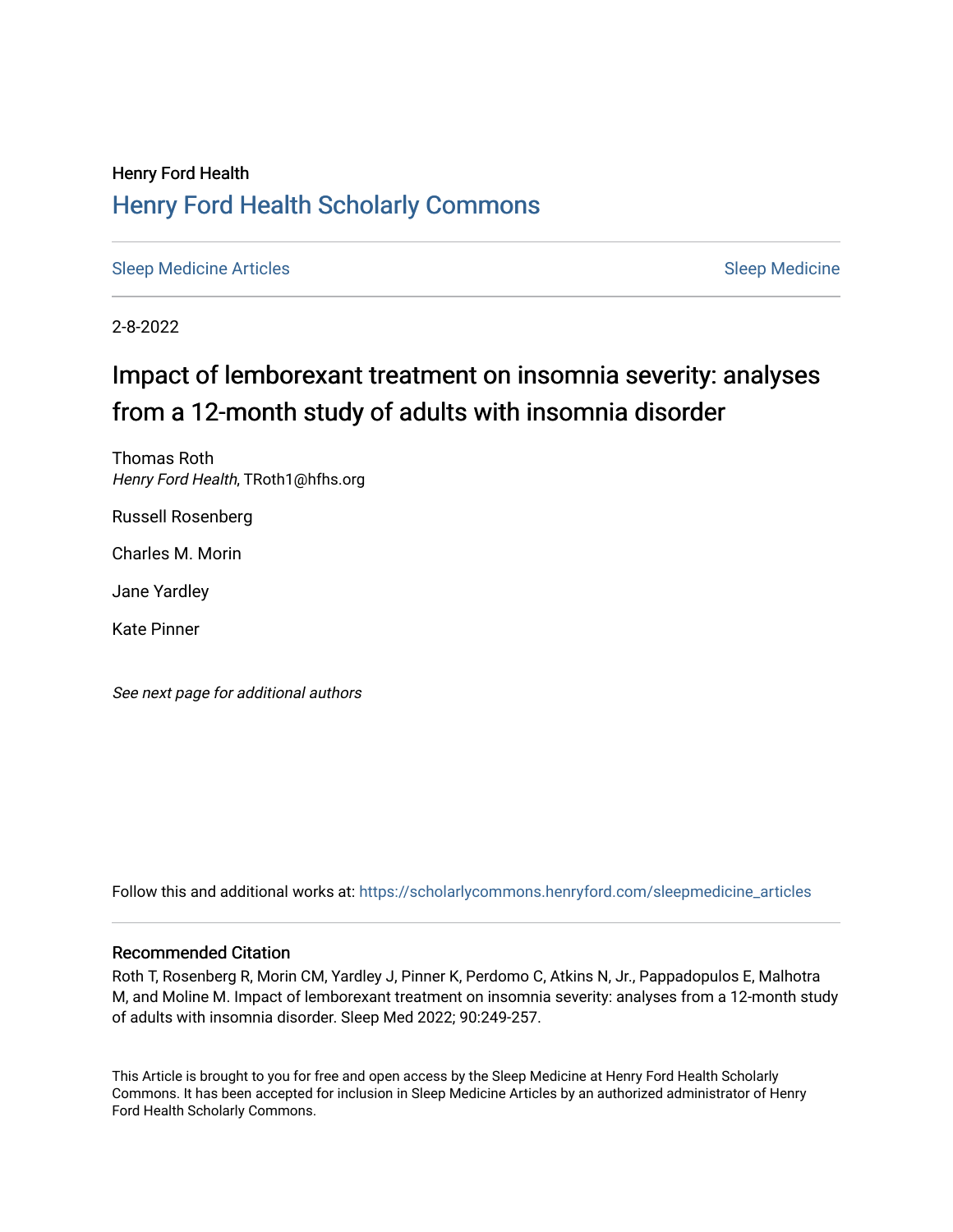### Authors

Thomas Roth, Russell Rosenberg, Charles M. Morin, Jane Yardley, Kate Pinner, Carlos Perdomo, Norman Atkins, Elizabeth Pappadopulos, Manoj Malhotra, and Margaret Moline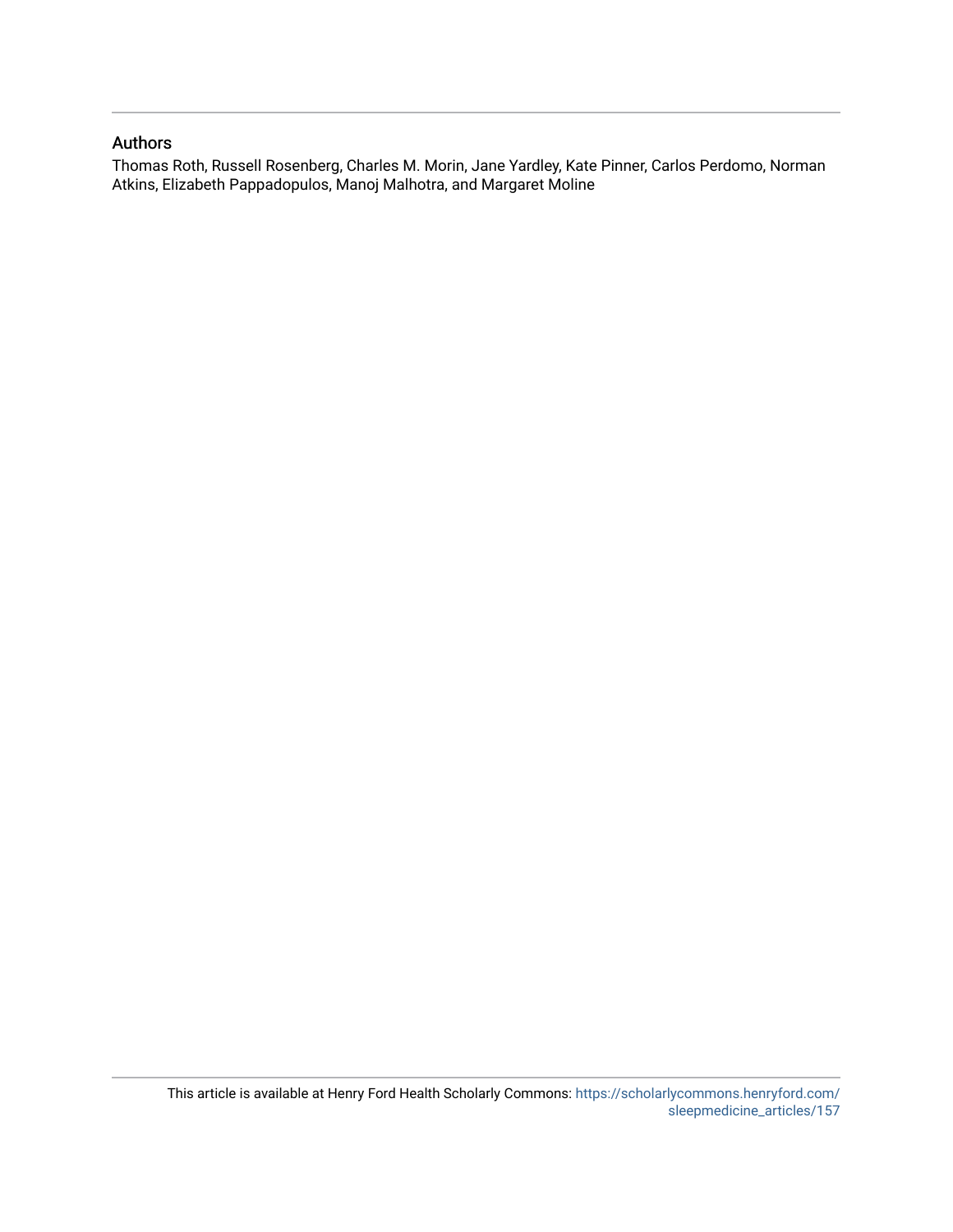[Sleep Medicine 90 \(2022\) 249](https://doi.org/10.1016/j.sleep.2022.01.024)-[257](https://doi.org/10.1016/j.sleep.2022.01.024)

Contents lists available at ScienceDirect

## Sleep Medicine



journal homepage: <www.elsevier.com/locate/sleep>

Original Article

## Impact of lemborexant treatment on insomnia severity: analyses from a 12-month study of adults with insomnia disorder



Thom[a](#page-2-0)s Roth <sup>a</sup>, Russell Rosen[b](#page-2-1)erg <sup>b</sup>, Charles M. Morin <sup>[c](#page-2-2)</sup>, Jane Yar[d](#page-2-3)ley <sup>d</sup>, Kate Pinner <sup>d</sup>, Carlos P[e](#page-2-4)rdomo <sup>e</sup>, Norman Atkins Jr. <sup>[e,](#page-2-4) [1](#page-2-5)</sup>, Elizabeth Pappadopulos <sup>e</sup>, Manoj Malhotra <sup>e</sup>, Margaret Moline<sup>[e,](#page-2-4)[\\*](#page-2-6)</sup>

<span id="page-2-0"></span><sup>a</sup> Henry Ford Hospital, 2921 W Grand Blvd, Detroit, MI, 48202, USA

<span id="page-2-1"></span><sup>b</sup> NeuroTrials Research Inc., 5887 Glenridge Drive, NE Suite 400, Atlanta, GA, 30328, USA

<span id="page-2-2"></span><sup>c</sup> Université Laval, 2325 Rue de L'Université, Quebec City, QC, G1V 0A6, Canada

<span id="page-2-3"></span><sup>d</sup> Eisai Ltd., Mosquito Way, Hatfield, AL10 9SN, UK

<span id="page-2-4"></span><sup>e</sup> Eisai Inc., 200 Metro Blvd, Nutley, NJ, 07110, USA

#### article info

Article history: Received 20 October 2021 Received in revised form 13 January 2022 Accepted 27 January 2022 Available online 8 February 2022

Keywords: Insomnia Lemborexant Orexin Pharmacotherapy Insomnia Severity Index

### ABSTRACT

Objective/background: Evaluate changes in insomnia severity in subjects with moderate to severe insomnia (Insomnia Severity Index [ISI] score  $>15$ ) treated for 12 months nightly with lemborexant. Patients/methods: This phase 3 randomized study comprised two 6-month treatment periods. In Period 1, 949 subjects were randomized to placebo, lemborexant 5 mg (LEM5) or 10 mg (LEM10). In Period 2, placebo subjects were rerandomized to LEM5 or LEM10; subjects initially randomized to lemborexant continued their assigned treatment. Insomnia severity was assessed using baseline ISI and 1-, 3-, 6-, 9-, and 12-month post-treatment scores. Results: Mean ISI scores improved significantly across treatment groups and disease severities, with greater decreases from baseline in the LEM5 and LEM10 versus placebo groups at months 1  $(-7.1, -7.2, -5.2,$  respectively),  $3 (-8.6, -8.9, -6.1,$  respectively), and  $6 (-9.9, -9.8, -7.2$  respectively); ISI score improvements were maintained with LEM5 and LEM10 at months  $9(-11.1$  and  $-11.2$ , respectively) and 12  $(-11.5$  and  $-11.2$ , respectively). At months 1, 3, and 6, significantly more treatment responders  $(\geq$ 7-point ISI score decrease from baseline) were observed with LEM5 (44%-57%) and LEM10 (44%-52%) versus placebo (30%-41%). At months 1, 3, and 6, more remitters (ISI total score  $\langle 10 \text{ and } \langle 8 \rangle$  were observed with LEM5 (30%-44% and 22%-34%, respectively) and LEM10 (31%-41% and 22%-31%, respectively) versus placebo (18%-28% and 11%-21%, respectively). Conclusions: Lemborexant significantly reduced insomnia severity for 12 months and increased clinically meaningful response and remission rates versus placebo. Clinical trial registration: ClinicalTrials.gov, NCT02952820; ClinicalTrialsRegister.eu, EudraCT Number 2015-001463-39. © 2022 The Author(s). Published by Elsevier B.V. This is an open access article under the CC BY-NC-ND

1. Introduction

Insomnia, a disorder characterized by difficulties in falling asleep and/or staying asleep, and impaired daytime function or

distress is the most common sleep-wake disorder [\[1\]](#page-9-0). While insomnia has been shown to negatively impact overall health and increase health care utilization  $[2-4]$  $[2-4]$  $[2-4]$  $[2-4]$  $[2-4]$ , severity of insomnia (ie, the severity of both nighttime symptoms and associated daytime functional impairments) has also been shown to be an important health determinant. In studies over the past 10 years, more severe insomnia has been associated with diminished well-being and quality of life; increased anxiety, depression, and suicidal ideation; increased use of alcohol; reduced likelihood of remission from major depressive disorder; greater use of health care resources; increased health care costs; and increased physical symptoms

license [\(http://creativecommons.org/licenses/by-nc-nd/4.0/](http://creativecommons.org/licenses/by-nc-nd/4.0/)).

<https://doi.org/10.1016/j.sleep.2022.01.024>

Abbreviations: DORA, dual orexin receptor antagonist; DSM-5, Diagnostic and Statistical Manual of Mental Disorders, fifth edition; FAS, Full Analysis Set; ISI, Insomnia Severity Index; LEM5, lemborexant 5 mg; LEM10, lemborexant 10 mg. \* Corresponding author.

<span id="page-2-6"></span>E-mail address: [Margaret\\_Moline@eisai.com](mailto:Margaret_Moline@eisai.com) (M. Moline).

<span id="page-2-5"></span><sup>&</sup>lt;sup>1</sup> Former employee.

<sup>1389-9457/</sup>© 2022 The Author(s). Published by Elsevier B.V. This is an open access article under the CC BY-NC-ND license [\(http://creativecommons.org/licenses/by-nc-nd/4.0/\)](http://creativecommons.org/licenses/by-nc-nd/4.0/).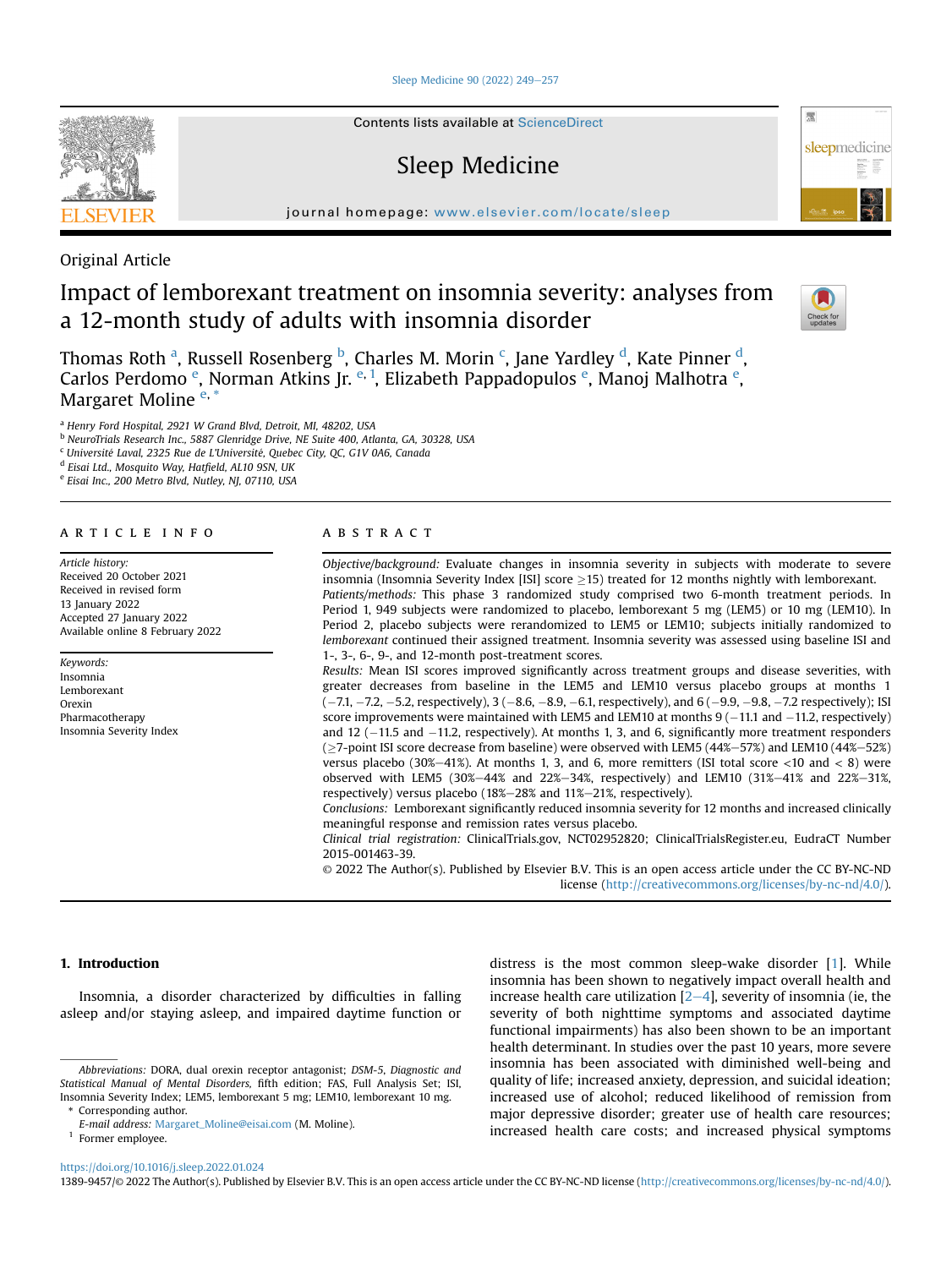including pain and fatigue  $[5-13]$  $[5-13]$  $[5-13]$  $[5-13]$  $[5-13]$ . Studies also showed that reductions in insomnia severity were associated with reductions in the severity of comorbid conditions, such as depression [[14\]](#page-9-3). Together, these studies suggest that improvements in insomnia disorder severity are an important consideration in the care of patients with insomnia.

Current treatment options for insomnia include cognitive behavioral therapy, sedative-hypnotic benzodiazepines and nonbenzodiazepines, melatonin receptor agonists, sedating antidepressants, sedating antihistamines, and dual orexin receptor antagonists (DORAs) [\[15](#page-9-4)]. Sleep-promoting therapies have typically been assessed based on their effect on nocturnal symptom endpoints (ie, total sleep time, sleep latency, and wake after sleep onset as measured by polysomnography and patient reports) [\[15](#page-9-4)].

Insomnia is characterized by physiological and cognitive hyperarousal, both of which likely contribute to the inability to initiate and/or maintain sleep [[16\]](#page-9-5). The orexin neuropeptide signaling system is involved in the regulation of arousal and wakefulness [\[17](#page-9-6)]. Thus, orexin receptor antagonism may serve as a therapeutic mechanism to manage sleep disturbances specifically and insomnia disorder severity overall. However, no studies have been published to date that examine the long-term benefit of orexin receptor antagonists at therapeutic dosages on insomnia severity, as assessed by the Insomnia Severity Index (ISI), for up to 12 months.

Lemborexant is a DORA approved in multiple countries, including the United States, Japan, Canada, Australia, and several Asian countries for the treatment of adults with insomnia. Lemborexant is a competitive antagonist at orexin receptor types 1 and 2 [[18\]](#page-9-7); therefore, as a DORA, lemborexant reduces wakefulness by attenuating orexin-mediated wake drive. The efficacy and safety of lemborexant in insomnia disorder were examined in two pivotal phase 3 clinical studies. In these studies, patient-reported (sleep diary) sleep measures, including larger and statistically significant decreases in sleep onset latency and wake after sleep onset, were observed over 6 months comparing lemborexant with placebo [[19\]](#page-9-8). The benefits of lemborexant were maintained across 12 months of nightly treatment [[20](#page-9-9)]. A second phase 3 study, E2006-G000-304 (SUNRISE-1; NCT02783729), demonstrated significant benefit of lemborexant on polysomnographic measures of sleep onset and maintenance compared with placebo and zolpidem tartrate extended release over 1 month [[21\]](#page-9-10). Lemborexant was well tolerated in both studies, with the majority of treatment-emergent adverse events as mild or moderate in severity  $[19-21]$  $[19-21]$  $[19-21]$  $[19-21]$ . These endpoints typically reflect the outcome on a particular endpoint (ie, nocturnal insomnia symptoms), which are more an index of improvement in nocturnal sleep than insomnia disorder severity. Importantly, insomnia disorder is more than a nocturnal disorder—it is associated with concurrent daytime impairments  $[22]$ .

As a diagnosis of insomnia disorder is symptom-based, patientreported outcomes provide a valid measure of treatment efficacy. The severity of insomnia is routinely assessed using the self-report ISI questionnaire [[23](#page-10-1)]. The ISI is a reliable and validated instrument [[24\]](#page-10-2) that assesses the severity of insomnia based on patients' symptoms and their associated impact on sleep patterns, interpersonal factors, daily functioning, and worry or distress, factors that are all considered in the Diagnostic and Statistical Manual of Mental Disorders, fifth edition (DSM-5) [[22](#page-10-0)] diagnostic criteria of chronic insomnia. Previous research has utilized the ISI to assess improvement in insomnia severity after treatment with sleeppromoting agents. For example, greater improvements on the ISI have been observed with doxepin [\[25\]](#page-10-3) and eszopiclone [\[26,](#page-10-4)[27\]](#page-10-5) compared with placebo over 3 months and 6 months, respectively. In addition, several analyses demonstrated improvement in mean ISI total scores with the DORA suvorexant versus placebo  $[28-33]$  $[28-33]$  $[28-33]$  $[28-33]$ ,

although at the approved doses of suvorexant, ISI results are only available from 1-month or 3-month measurements  $[29-32]$  $[29-32]$  $[29-32]$  $[29-32]$ . The ISI can also be used to define treatment responders and remitters [[24\]](#page-10-2). Treatment response may be determined using empirically validated ISI criteria for the minimally important difference in symptomatology, whereas remission can be operationalized as a reduction in symptoms to subclinical levels [[24,](#page-10-2)[34](#page-10-8)].

Certainly, many studies demonstrate absolute post-treatment differences in ISI scores as a measure of treatment efficacy; however, few studies evaluate responder and remission rates in patients with insomnia. Perhaps most responder and remitter analyses have been done in benzodiazepine-treated patients with insomnia. In these studies, modest improvements are generally reported relative to placebo. For example, one study evaluating nightly treatment of primary insomnia for 6 months found that in addition to improving subjective sleep measures, eszopiclone significantly reduced insomnia severity to below clinically meaningful levels (ISI  $\leq$ 14) in 50% of patients (vs 19% with placebo) [[27\]](#page-10-5). In a similar study, patients with primary insomnia demonstrated that in addition to improving various subjective sleep measures (eg, total sleep time, wake after sleep onset), 3 months of treatment with indiplon resulted in significantly more patients meeting the responder criteria (Investigator Global Rating of Change score  $\leq$ 2; ~55% vs 30%) and ISI remission criteria (ISI  $<$ 11) compared with placebo (53%– 55% vs 40%) [\[35\]](#page-10-9). More recently, a study to measure the effectiveness of benzodiazepine receptor antagonists in the treatment of insomnia found that although 76.7% responded to treatment (ISI score change  $>6$  points), only 47.7% achieved remission (ISI  $<$ 11) [\[36\]](#page-10-10). Similar analyses have been reported with the DORA, suvorexant. A pooled analysis of two phase 3 studies found higher responder (ISI  $>6$ -point improvement) rates with suvorexant compared with placebo at 1 (33.9% vs 22.9%) and 3 months (55.5% vs 42.2%) post-treatment; remitter analyses were not reported [[31\]](#page-10-11).

This paper presents prespecified and post-hoc analyses from subjects in Study 303 (E2006-G000-303; SUNRISE-2; NCT02952820) who reported moderate to severe insomnia at baseline (ISI total score  $>$ 15). The analyses explore the question of whether nightly dosing of lemborexant for up to 1 year improves insomnia severity. This is the first long-term study of a DORA at approved therapeutic dosages on insomnia severity.

#### 2. Methods

#### 2.1. Study design

This report is based on prespecified and post-hoc analyses of data from Study 303. Complete study details including enrollment criteria, primary endpoints, and key secondary endpoints have been reported previously [[19\]](#page-9-8). Briefly, Study 303 was a 12-month, randomized, double-blind, placebo-controlled (first 6 months [Treatment Period 1]), active-only (last 6 months [Treatment Period 2]) parallel-group study.

Study drug was administered following an approximate 2-week single-blind placebo run-in. The lemborexant doses were 5 mg (LEM5) and 10 mg (LEM10). Subjects who received placebo during Treatment Period 1 were rerandomized approximately 1:1 to LEM5 or LEM10 during Treatment Period 2; these subjects were not included in the analyses. Efficacy and safety outcomes for subjects rerandomized from placebo to lemborexant for Treatment Period 2 will be reported separately.

The study was approved by an independent Institutional Review Board and conducted in accordance with International Council for Harmonisation of Technical Requirements for Registration of Pharmaceuticals for Human Use guidelines, Good Clinical Practice Guidelines, the Declaration of Helsinki, and local regulations.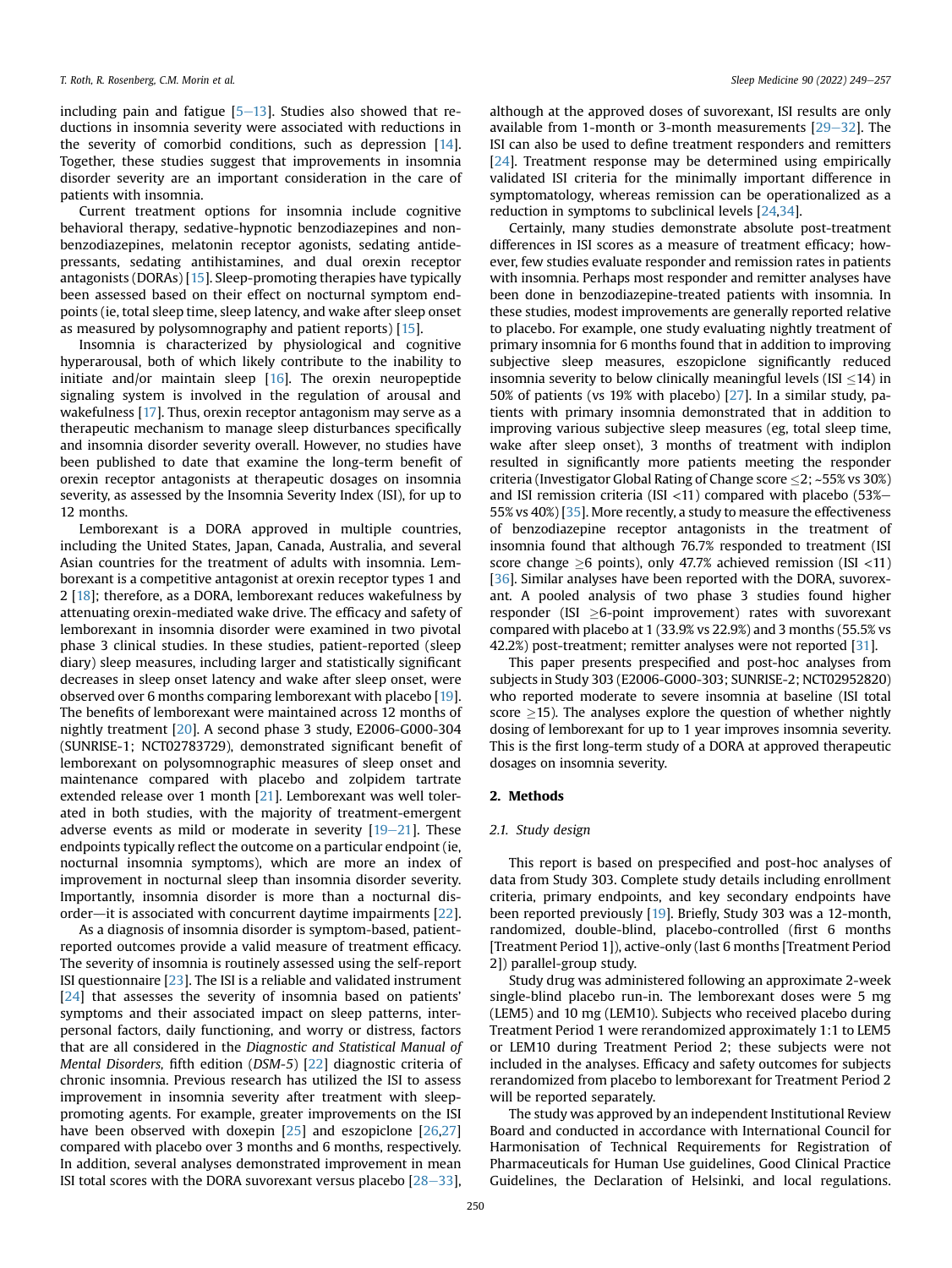Before any screening procedures, all study subjects provided written informed consent.

#### 2.2. Participants

The subjects in the current study include all those in the Full Analysis Set (FAS) from Study 303. Full details of study inclusion and exclusion criteria have been reported [[19](#page-9-8)]. All subjects met the DSM-5 criteria for insomnia disorder [\[22](#page-10-0)]. The study included males and females  $>18$  years of age with a complaint of sleep onset and/or sleep maintenance difficulties and ISI total score >15 [[19\]](#page-9-8). Subjective sleep parameters for each treatment group were confirmed by sleep history, questionnaires and sleep diary, as previously reported [\[19](#page-9-8)].

#### 2.3. ISI

The ISI was administered at baseline and at the end of months 1, 3, 6, 9, and 12. The dimensions evaluated by each of the ISI items are: (1) severity of sleep onset difficulties; (2) sleep maintenance difficulties; (3) early morning awakening problems; (4) sleep dissatisfaction; (5) interference of sleep difficulties with daytime functioning; (6) noticeability of the sleep problems by others; and (7) distress caused by sleep difficulties [\[23\]](#page-10-1).

Each item in the ISI is scored on a five-point Likert scale ranging from 0 (no problem) to 4 (very severe problem). The ISI total score was calculated as the sum of participant responses to items  $1-7$ . A score of  $22-28$  corresponds with severe insomnia,  $15-21$  with moderate insomnia,  $8-14$  with subthreshold insomnia, and  $0-7$ with no clinically significant insomnia [[23](#page-10-1),[24](#page-10-2)].

Based on change from baseline in ISI total scores, post-hoc responder and remitter analyses were also conducted. For the responder analysis, the percentage of subjects with a decrease from baseline of  $\geq$ 7 points in ISI total score after 1, 3, 6, 9, or 12 months of treatment was calculated. The rationale for this responder criterion was the finding that a decrease in ISI total score >7 identified patients with moderate improvements on the ISI in a sample population [\[24](#page-10-2)]. Additionally, the percentage of subjects who achieved remission from insomnia based on ISI total score <10 [[24\]](#page-10-2) or <8 after 1, 3, 6, 9, or 12 months of treatment was calculated. In a sample population, a cutoff score of 10 was found to be an appropriate threshold for detecting insomnia [[24](#page-10-2)]. An ISI total score of <8 aligns with the disease severity category of no clinically significant insomnia (ISI total score  $0-7$ ).

#### 2.4. Statistical analyses

ISI endpoints were assessed in the Full Analysis Set (FAS) from Study 303, defined as the group of randomized subjects who received at least one dose of study drug and had at least one postdose ISI measurement [\[19](#page-9-8)]. Additional analyses, where indicated, were conducted in the subgroups of subjects from the FAS with moderate insomnia at baseline (ISI total score  $15-21$ ) or severe insomnia at baseline (ISI total score  $22-28$ ).

Prespecified changes from baseline in ISI total score at the end of months 1, 3, and 6 were analyzed using a mixed-effect model repeated measurement analysis with factors for age group, region, visit (time point), treatment, and treatment-by-visit interaction as fixed effects, and the baseline ISI total score value as a covariate. Changes from baseline in ISI total score at the end of months 9 and 12 were summarized descriptively. Missing values were not imputed.

For the responder and remitter analyses, study dropouts and participants with missing information were considered nonresponders. At months 1, 3, and 6, two-sided 95% confidence intervals were calculated based on normal approximation, and P values for betweengroup comparisons were based on the Cochran-Mantel-Haenszel test stratified by region and age group.

In addition, the number and percentage of subjects in each insomnia severity category (based on ISI total score) was calculated at months 1, 3, 6, 9, and 12 in the FAS and in the subgroups of subjects in the FAS who had moderate or severe insomnia at baseline. These analyses were conducted to determine the frequency with which subjects shifted from moderate or severe insomnia at baseline to other severity categories at each time point.

#### 3. Results

#### 3.1. Baseline characteristics

The FAS comprised 949 subjects (placebo,  $n = 318$ ; LEM5,  $n = 316$ ; LEM10,  $n = 315$ ). Six hundred and ninety-two subjects had moderate insomnia (ISI total score  $15-21$ ) at baseline, and 223 subjects had severe insomnia (ISI total score 22-28) at baseline. An additional 34 subjects were included in the study despite not meeting ISI inclusion criteria at baseline, as they had met the ISI  $\geq$ 15 inclusion criterion at screening. One additional subject  $(N = 950)$  was added to some of the post-hoc analyses after final data reconciliation at the end of the 12-month study, as that subject's updated data met FAS criteria.

Across all severity and treatment groups, most subjects were white and female [\(Table 1\)](#page-5-0). Across treatment arms in the FAS, mean ISI total score at baseline was approximately 19, indicative of moderate insomnia [[23](#page-10-1)]. Mean ISI total score was similar across treatment groups within each insomnia severity category [\(Table 1\)](#page-5-0).

#### 3.2. Change from baseline in ISI total score

Mean ISI total scores decreased from baseline across all treatment groups ([Fig. 1](#page-5-1)). Decreases were significantly greater with LEM5 and LEM10 compared with placebo at the end of month 1 (both comparisons,  $P < 0.01$ ), month 3 (both comparisons,  $P < 0.0001$ ), and month 6 (both comparisons,  $P < 0.0001$ ; [Fig. 1](#page-5-1) and Supplementary Table 1). The decreases in ISI total score with LEM5 and LEM10 were maintained after 9 and 12 months of treatment.

#### 3.3. Responder and remitter analyses

Significantly higher percentages of subjects achieved a decrease from baseline in ISI total score of  $\geq$ 7 points (ie, were treatment responders) with LEM5 and LEM10 compared with placebo at month 1  $(LEM5 = 44.0\%; LEM10 = 44.4\%; platebo = 29.5\%; both comparisons,$  $P < 0.001$ ), month 3 (LEM 5 = 53.5%; LEM 10 = 52.1%; placebo = 36.4%; both comparisons,  $P < 0.0001$ ), and month 6 (LEM5 = 56.6%; LEM10 = 51.4%; placebo = 41.4%;  $P = 0.0002$  and  $P = 0.0107$ , respectively; [Table 2\)](#page-6-0). The percentage of treatment responders was maintained at over 50% for both doses of LEM through months 9  $(LEM5 = 57.3\%;$  LEM10 = 51.1%) and 12 (LEM5 = 53.8%;  $LEM10 = 51.7%$ ).

In addition to the responder analysis, two analyses were performed to identify subjects who achieved remission from insomnia, defined as reaching ISI total score <10 or <8. Significantly higher percentages of subjects with an ISI total score <10 were observed with LEM5 and LEM10 treatment compared with placebo at month 1 (LEM5 = 30.4%; LEM10 = 31.1%; placebo = 17.6%), month 3 (LEM5 = 38.0%; LEM10 = 39.4%; placebo = 24.8%), and month 6  $(LEM5 = 44.0\%; LEM10 = 40.6\%; platebo = 27.9\% (P < 0.001$  for all comparisons; [Table 2\)](#page-6-0). Among subjects treated with either dose of lemborexant, over 40% maintained remission at the level of ISI total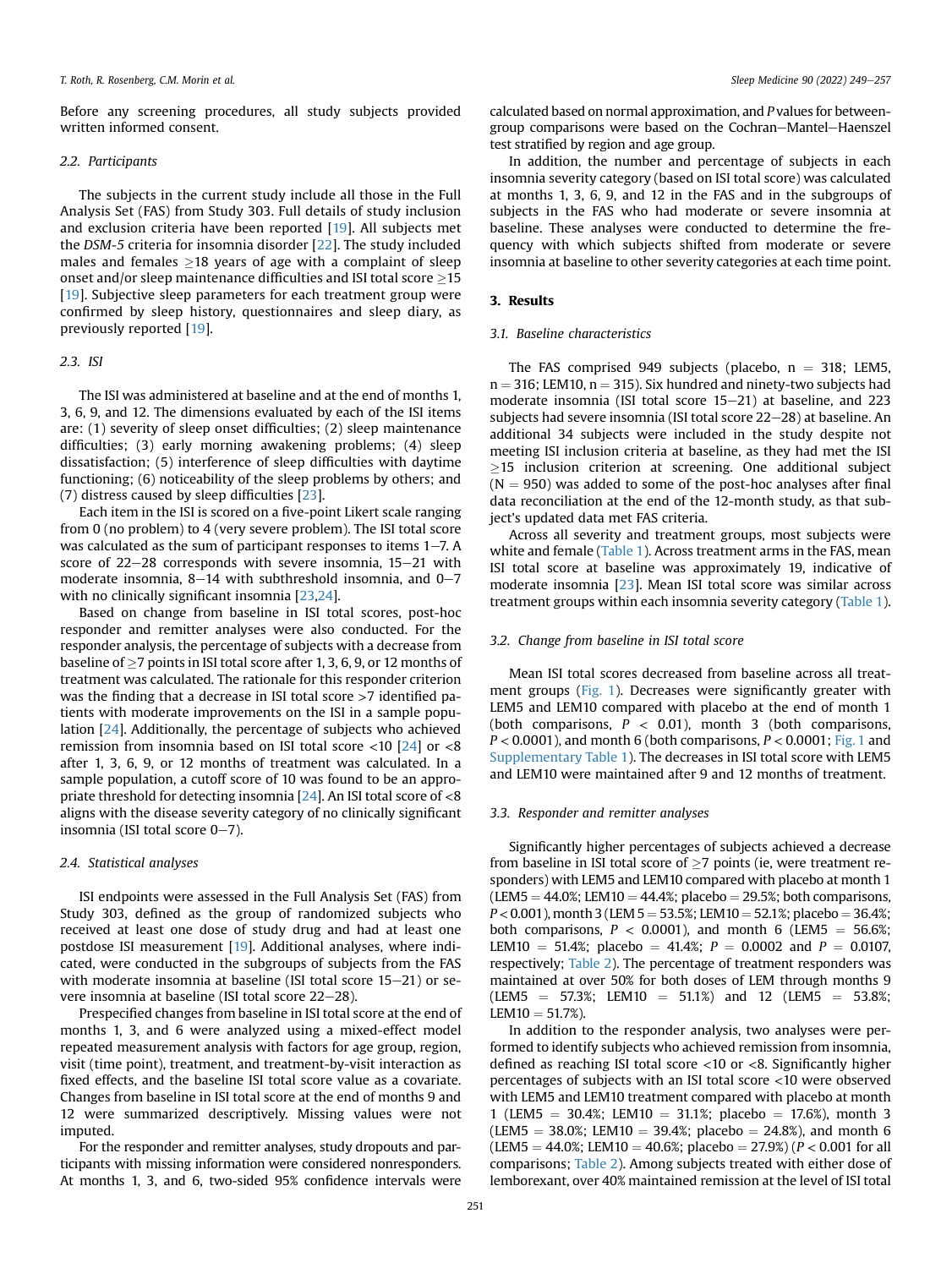#### <span id="page-5-0"></span>Table 1

Baseline demographics and characteristics.

|                                    | Full Analysis Set $(N = 949)$ |                                 |                      | baseline ( $n = 692$ ) | Subjects with moderate insomnia <sup>a</sup> at |                      | Subjects with severe insomnia <sup>b</sup><br>at baseline ( $n = 223$ ) |                                |                     |  |  |
|------------------------------------|-------------------------------|---------------------------------|----------------------|------------------------|-------------------------------------------------|----------------------|-------------------------------------------------------------------------|--------------------------------|---------------------|--|--|
|                                    | <b>PBO</b><br>$(n = 318)$     | LEM <sub>5</sub><br>$(n = 316)$ | LEM10<br>$(n = 315)$ | PBO<br>$(n = 241)$     | LEM <sub>5</sub><br>$(n = 222)$                 | LEM10<br>$(n = 229)$ | PBO<br>$(n = 65)$                                                       | LEM <sub>5</sub><br>$(n = 84)$ | LEM10<br>$(n = 74)$ |  |  |
| Age, y                             |                               |                                 |                      |                        |                                                 |                      |                                                                         |                                |                     |  |  |
| Mean (SD)                          | 54.5 (14.0)                   | 54.2 (13.7)                     | 54.8 (13.7)          | 54.6 (13.9)            | 54.8 (13.7)                                     | 54.8 (14.1)          | 53.9(14.9)                                                              | 52.7(13.8)                     | 55.1 (12.5)         |  |  |
| Median (range)                     | $56(18-83)$                   | $55(20-85)$                     | $55(18-88)$          | $56(18-83)$            | $56(20-85)$                                     | $56(18-88)$          | $55(25-83)$                                                             | $54.5(20-76)$                  | $54(24-83)$         |  |  |
| Sex, $n$ $(\%)$                    |                               |                                 |                      |                        |                                                 |                      |                                                                         |                                |                     |  |  |
| Male                               | 102(32.1)                     | 107(33.9)                       | 93(29.5)             | 78 (32.4)              | 77 (34.7)<br>73 (31.9)                          |                      | 22(33.8)                                                                | 27(32.1)                       | 16(21.6)            |  |  |
| Female                             | 216 (67.9)                    | 209 (66.1)                      | 222 (70.5)           | 163(67.6)              | 145 (65.3)                                      | 156 (68.1)           | 43 (66.2)                                                               | 57 (67.9)                      | 58 (78.4)           |  |  |
| Race, $n$ $(\%)$                   |                               |                                 |                      |                        |                                                 |                      |                                                                         |                                |                     |  |  |
| White                              | 232 (73.0)                    | 222 (70.3)                      | 225(71.4)            | 166 (68.9)             | 154 (69.4)                                      | 165(72.1)            | 57 (87.7)                                                               | 61 (72.6)                      | 54 (73.0)           |  |  |
| <b>Black or African</b>            | 23(7.2)                       | 27(8.5)                         | 26(8.3)              | 19(7.9)                | 13(5.9)                                         | 17(7.4)              | 2(3.1)                                                                  | 13(15.5)                       | 6(8.1)              |  |  |
| American                           |                               |                                 |                      |                        |                                                 |                      |                                                                         |                                |                     |  |  |
| Asian                              | 59 (18.6)                     | 61(19.3)                        | 58 (18.4)            | 54 (22.4)              | 53 (23.9)                                       | 45 (19.7)            | 4(6.2)                                                                  | 6(7.1)                         | 10(13.5)            |  |  |
| Other                              | 4(1.3)                        | 6(1.9)                          | 6(1.9)               | 2(0.8)                 | 2(0.9)                                          | 2(0.9)               | 2(3.1)                                                                  | 4(4.8)                         | 4(5.4)              |  |  |
| BMI, mean (SD),<br>$\text{kg/m}^2$ | 27.2(5.5)                     | 27.3(6.3)                       | 27.2(5.6)            | 27.2(5.7)              | 26.9(5.9)                                       | 27.2(5.9)            | 27.4(5.3)                                                               | 28.5(7.3)                      | 26.9(4.4)           |  |  |
| ISI total score,                   | 19.0(3.1)                     | 19.6(3.3)                       | 19.1(3.4)            | 18.2(2.0)              | 18.3(1.9)                                       | 17.9(1.9)            | 23.3(1.3)                                                               | 23.8(1.9)                      | 23.8(1.6)           |  |  |
| mean(SD)                           |                               |                                 |                      |                        |                                                 |                      |                                                                         |                                |                     |  |  |
| Sleep parameters                   |                               |                                 |                      |                        |                                                 |                      |                                                                         |                                |                     |  |  |
| sSOL, median                       | 55.9                          | 53.6                            | 55.7                 | 50.0                   | 50.4                                            | 52.5                 | 71.6                                                                    | 68.6                           | 73.6                |  |  |
| (1st and 3rd<br>quartiles), min    | (34.1, 78.9)                  | (32.9, 75.7)                    | (33.6, 85.1)         | (32.1, 72.1)           | (32.9, 71.4)                                    | (32.5, 75.8)         | (46.4, 107.1)                                                           | (45.0, 94.3)                   | (38.6, 105.2)       |  |  |
| sSE, mean (SD), %                  | 61.3(17.8)                    | 63.1 (18.2)                     | 62.0 (17.2)          | 63.7 (16.7)            | 65.6 (16.0)                                     | 63.3 (16.4)          | 51.2(18.5)                                                              | 54.0 (21.4)                    | 56.3 (19.6)         |  |  |
| sWASO, mean (SD),                  | 132.5 (80.2)                  | 132.8 (82.5)                    | 136.8 (87.4)         | 123.3 (74.7)           | 122.4 (73.4)                                    | 128.2 (75.6)         | 168.9 (91.3)                                                            | 168.5 (96.9)                   | 172.8 (113.3)       |  |  |
| sTST, mean (SD), min               | 304.3 (91.5)                  | 315.5 (93.5)                    | 306.9 (88.0)         | 315.3 (86.7)           | 328.4 (83.8)                                    | 311.0 (83.1)         | 257.7 (95.8)                                                            | 269.1 (106.4)                  | 283.1 (101.7)       |  |  |

 $BMI = body$  mass index;  $ISI = Insomnia$  Severity Index; LEM5 = lemborexant 5 mg; LEM10 = lemborexant 10 mg; PBO = placebo; SD = standard deviation; sSE = subjective sleep efficiency; sSOL = subjective sleep onset latency; sTST = subjective total sleep time; sWASO = subjective wake after sleep onset.  $a$  Moderate insomnia, ISI total score 15–21.

<span id="page-5-2"></span>

<span id="page-5-3"></span><span id="page-5-1"></span>b Severe insomnia, ISI total score 22–28. Of all subjects in the Full Analysis Set, 34 subjects did not meet ISI inclusion criteria at baseline (ISI total score 8–14, n = 32; ISI total score 8–14, n = 32; ISI total score  $0-7$ ,  $n = 2$ ), although they met ISI inclusion criteria at screening.



**Fig. 1.** Change from baseline in ISI total score across 12 months of treatment (Full Analysis Set, N = 949).  $\mathbb{P}$  < 0.0001,  $\mathbb{P}$  < 0.01 vs PBO. Baseline: PBO, n = 318; LEM5, n = 316;  $LEM10$ , n = 315. Month 1: PBO, n = 296; LEM5, n = 300; LEM10, n = 286. Month 3: PBO, n = 283; LEM5, n = 274; LEM10, n = 259. Month 6: PBO, n = 257; LEM5, n = 258; LEM10,  $n = 234$ . Month 9: LEM5,  $n = 233$ ; LEM10,  $n = 205$ . Month 12: LEM5,  $n = 220$ ; LEM10,  $n = 201$ . For months 1-6, P values are based on mixed-effect model repeated measurement analysis with factors for age group, region, visit (time point), treatment, and treatment-by-visit interaction as fixed effects, and baseline ISI total score value as a covariate. BL = baseline; ISI = Insomnia Severity Index; LEM5 = lemborexant 5 mg; LEM10 = lemborexant 10 mg; PBO = placebo; SD = standard deviation.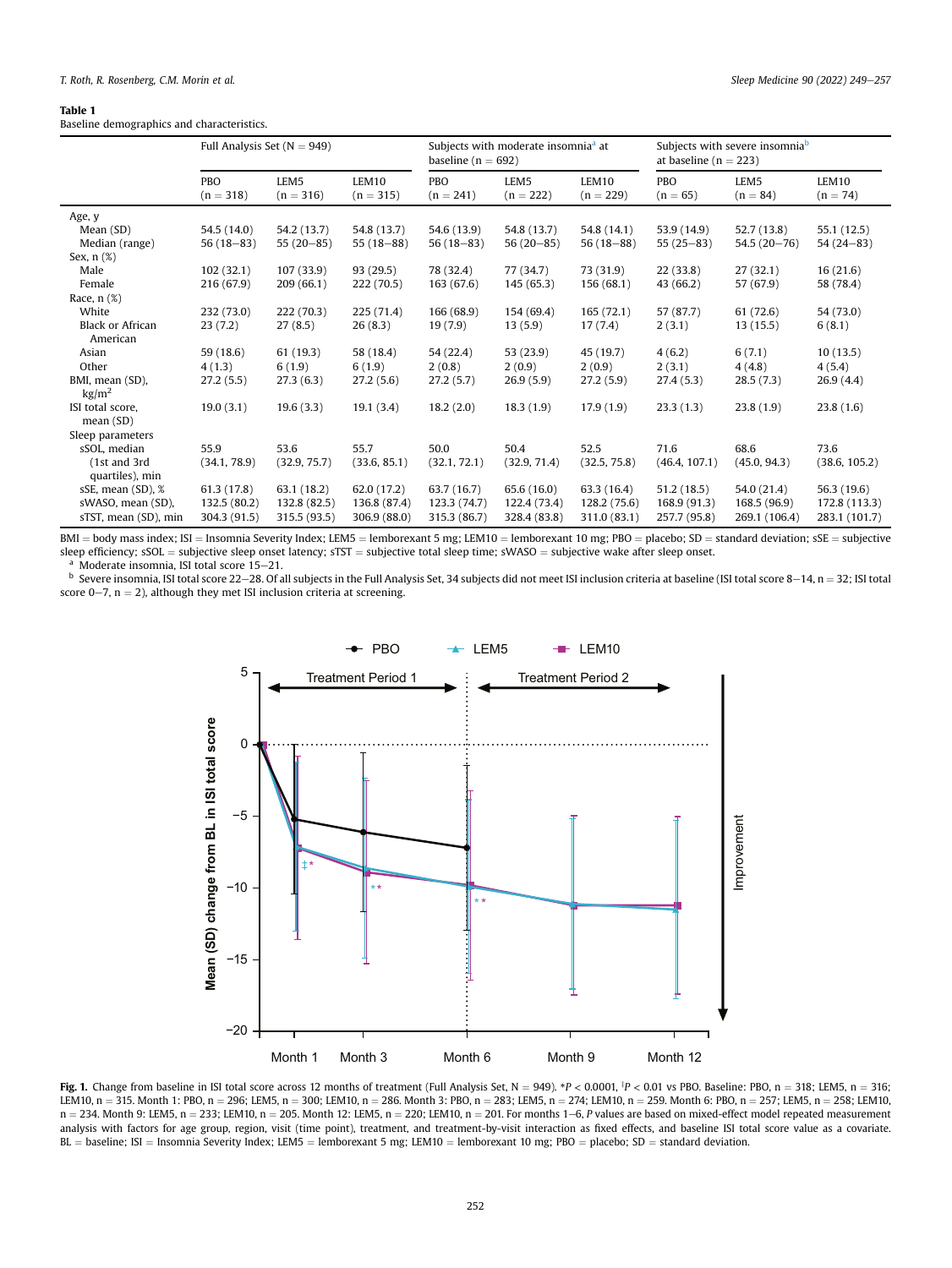#### <span id="page-6-0"></span>Table 2St[a](#page-6-1)tistical analysis of responder and remitter rates at each study timepoint (Full Analysis Set, N  $= 950^\circ$ ).

|                                                          | PBO $(n = 319)$ LEM5 $(n = 316)$                                  |                    |                    |            | LEM <sub>10</sub> ( $n = 315$ ) | PBO $(n = 319)$ LEM5 $(n = 316)$ |                    |                  |                  | LEM10 $(n = 315)$  | PBO $(n = 319)$ LEM5 $(n = 316)$ |                    |                  |                    | LEM10 $(n = 315)$  |
|----------------------------------------------------------|-------------------------------------------------------------------|--------------------|--------------------|------------|---------------------------------|----------------------------------|--------------------|------------------|------------------|--------------------|----------------------------------|--------------------|------------------|--------------------|--------------------|
|                                                          | Responders: ≥7-point decrease in ISI total<br>score from baseline |                    |                    |            |                                 | Remitters: ISI total score <10   |                    |                  |                  |                    | Remitters: ISI total score <8    |                    |                  |                    |                    |
| Month 1                                                  |                                                                   |                    |                    |            |                                 |                                  |                    |                  |                  |                    |                                  |                    |                  |                    |                    |
| Yes, $n$ $(\%)$                                          | 94(29.5)                                                          | 139 (44.0)         |                    | 140 (44.4) |                                 | 56 (17.6)                        | 96(30.4)           |                  | 98 (31.1)        |                    | 36(11.3)                         | 69 (21.8)          |                  | 70(22.2)           |                    |
| No, $n$ $(\%)$                                           | 202(63.3)                                                         | 162(51.3)          | 147(46.7)          |            | 240 (75.2)                      | 205(64.9)                        | 189 (60.0)         |                  |                  | 260(81.5)          | 232 (73.4)                       |                    | 217 (68.9)       |                    |                    |
| Missing, $n$ (%) <sup>b</sup>                            | 23(7.2)                                                           | 15(4.7)            | 28(8.9)            |            | 23(7.2)                         | 15(4.7)                          | 28(8.9)            |                  |                  | 23(7.2)            | 15(4.7)                          |                    | 28(8.9)          |                    |                    |
| Difference of proportion vs<br>PBO $(95\% \text{ CI})^c$ |                                                                   | $14.2(6.7-21.6)$   | $14.9(7.5-22.3)$   |            |                                 |                                  |                    | $12.8(6.1-19.4)$ |                  | $13.7(7.1 - 20.3)$ |                                  | $10.5(4.8 - 16.3)$ |                  | $11.1(5.3 - 16.8)$ |                    |
| P value vs PBO $c,d$                                     |                                                                   | 0.0002             |                    | 0.0001     |                                 |                                  | 0.0002             |                  | < 0.0001         |                    |                                  | 0.0004             |                  | 0.0002             |                    |
| Month 3                                                  |                                                                   |                    |                    |            |                                 |                                  |                    |                  |                  |                    |                                  |                    |                  |                    |                    |
| Yes, $n$ $(\%)$                                          | 116(36.4)                                                         | 169(53.5)          |                    | 164(52.1)  |                                 | 79 (24.8)                        | 120(38.0)          |                  | 124 (39.4)       |                    | 54 (16.9)                        | 82(25.9)           |                  | 92(29.2)           |                    |
| No, $n$ $(\%)$                                           | 167 (52.4)                                                        | 105(33.2)          | 95(30.2)           |            |                                 | 204(63.9)                        | 154 (48.7)         |                  | 135 (42.9)       |                    | 229(71.8)                        | 192(60.8)          |                  | 167(53.0)          |                    |
| Missing, $n$ (%) <sup>b</sup>                            | 36(11.3)                                                          | 42(13.3)           | 56 (17.8)          |            |                                 | 36(11.3)                         | 42(13.3)           |                  | 56 (17.8)        |                    | 36(11.3)                         | 42(13.3)           |                  | 56 (17.8)          |                    |
| Difference of proportion vs<br>PBO $(95\% \text{ CI})^c$ |                                                                   | $17.0(9.3 - 24.6)$ | $15.7(8.1 - 23.4)$ |            |                                 |                                  | $13.0(5.8 - 20.1)$ |                  | $14.9(7.7-22.1)$ |                    |                                  | $9.1(2.7-15.4)$    |                  | $12.5(6.1-19.0)$   |                    |
| P value vs PBO <sup>c,d</sup>                            |                                                                   | < 0.0001           |                    | < 0.0001   |                                 |                                  | 0.0004             |                  | < 0.0001         |                    |                                  | 0.0055             |                  | 0.0002             |                    |
| Month 6                                                  |                                                                   |                    |                    |            |                                 |                                  |                    |                  |                  |                    |                                  |                    |                  |                    |                    |
| Yes, $n$ $(\%)$                                          | 132(41.4)                                                         |                    | 179 (56.6)         |            | 162(51.4)                       | 89 (27.9)                        |                    | 139 (44.0)       |                  | 128(40.6)          | 66 (20.7)                        |                    | 106(33.5)        |                    | 99 (31.4)          |
| No, $n$ $(\%)$                                           | 126 (39.5)                                                        |                    | 78 (24.7)          |            | 72 (22.9)                       | 169(53.0)                        |                    | 118 (37.3)       | 106(33.7)        |                    | 192(60.2)                        | 151 (47.8)         |                  |                    | 135 (42.9)         |
| Missing, $n$ (%) <sup>b</sup>                            | 61(19.1)                                                          |                    | 59(18.7)           |            | 81 (25.7)                       | 61(19.1)                         |                    | 59 (18.7)        | 81(25.7)         |                    | 61(19.1)                         | 59(18.7)           |                  |                    | 81 (25.7)          |
| Difference of proportion vs<br>PBO (95% CI) $\text{C}$   |                                                                   |                    | $14.9(7.2 - 22.5)$ |            | $10.1(2.4 - 17.9)$              |                                  |                    | $15.6(8.3-22.9)$ |                  | $12.6(5.3 - 20.0)$ |                                  |                    | $12.5(5.6-19.3)$ |                    | $10.6(3.8 - 17.4)$ |
| P value vs PBO <sup>c,d</sup>                            |                                                                   |                    | 0.0002             |            | 0.0107                          |                                  |                    | < 0.0001         |                  | 0.0008             |                                  |                    | 0.0004           |                    | 0.0025             |
| Month 9                                                  |                                                                   |                    |                    |            |                                 |                                  |                    |                  |                  |                    |                                  |                    |                  |                    |                    |
| Yes, $n$ $(\%)$                                          |                                                                   |                    | 181 (57.3)         |            | 161(51.1)                       |                                  |                    | 143 (45.3)       |                  | 140 (44.4)         |                                  |                    | 111(35.1)        |                    | 111(35.2)          |
| No, n (%)                                                |                                                                   |                    | 52(16.5)           |            | 46(14.6)                        |                                  |                    | 90(28.5)         |                  | 67(21.3)           |                                  |                    | 122(38.6)        |                    | 96(30.5)           |
| Missing, $n$ $(\%)^b$                                    |                                                                   |                    | 83 (26.3)          |            | 108 (34.3)                      |                                  |                    | 83 (26.3)        |                  | 108 (34.3)         |                                  |                    | 83 (26.3)        |                    | 108 (34.3)         |
| Month 12                                                 |                                                                   |                    |                    |            |                                 |                                  |                    |                  |                  |                    |                                  |                    |                  |                    |                    |
| Yes, $n$ $(\%)$                                          |                                                                   |                    | 170 (53.8)         |            | 163(51.7)                       |                                  |                    | 145 (45.9)       |                  | 134 (42.5)         |                                  |                    | 114(36.1)        |                    | 109(34.6)          |
| No, $n$ $(\%)$                                           |                                                                   |                    | 50(15.8)           |            | 41(13.0)                        |                                  |                    | 75 (23.7)        |                  | 70 (22.2)          |                                  |                    | 106(33.5)        |                    | 95 (30.2)          |
| Missing, $n$ $(\%)^b$                                    |                                                                   |                    | 96(30.4)           |            | 111(35.2)                       |                                  |                    | 96(30.4)         |                  | 111(35.2)          |                                  |                    | 96 (30.4)        |                    | 111(35.2)          |

 $CI =$  confidence interval; ISI = Insomnia Severity Index; LEM5 = lemborexant 5 mg; LEM10 = lemborexant 10 mg; PBO = placebo.<br><sup>a</sup> One patient was identified after the full database lock compared with Period 1 database lock

<span id="page-6-4"></span><span id="page-6-3"></span><span id="page-6-2"></span><span id="page-6-1"></span> $\textdegree$  Two-sided 95% CI based on normal approximation.

<sup>d</sup> P values based on Cochran–Mantel–Haenszel test.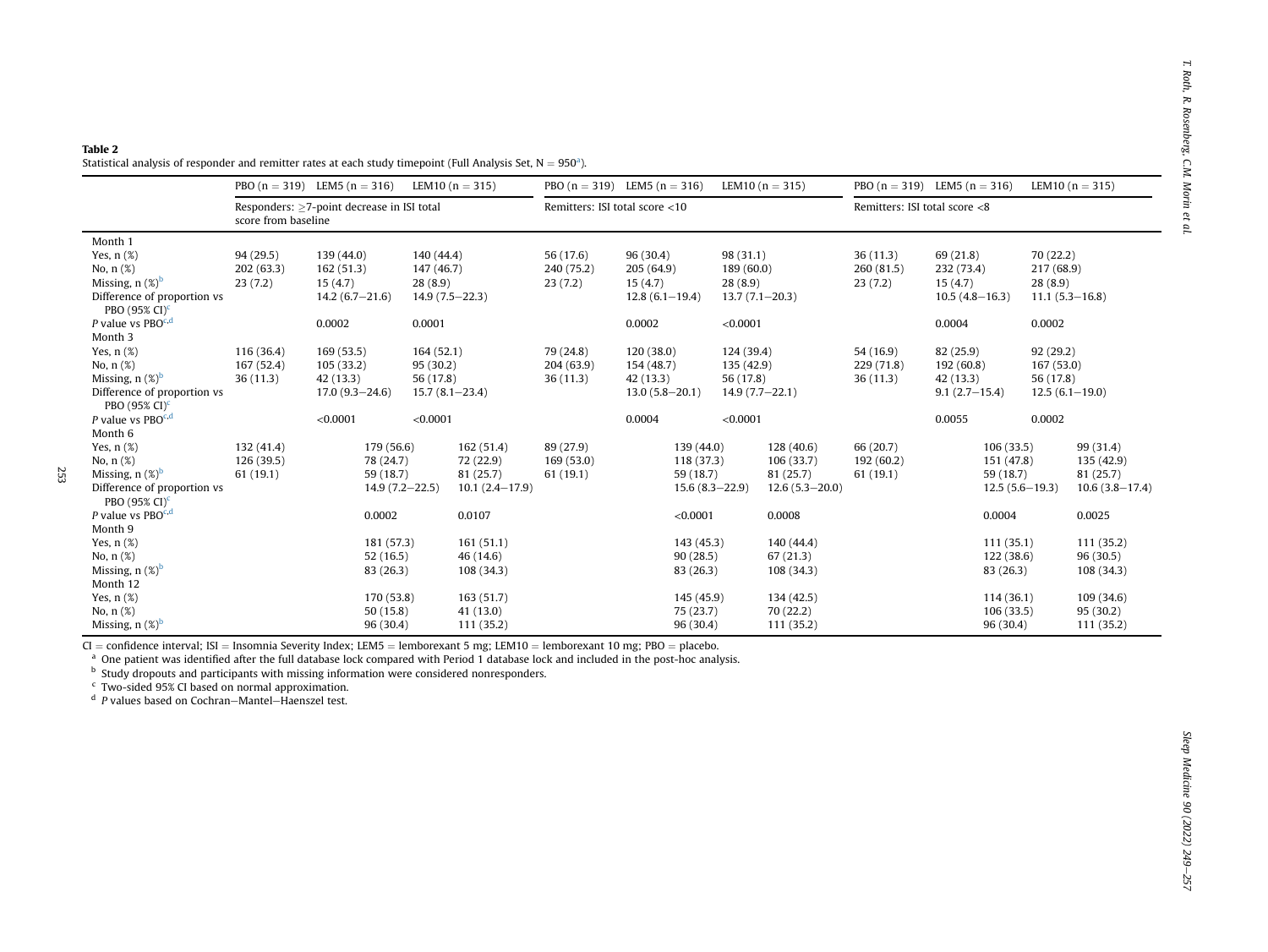score <10 at months 9 (LEM5 = 45.3%; LEM10 = 44.4%) and 12  $(LEM5 = 45.9\%; LEM10 = 42.5\%).$ 

In the second remitter analysis, significantly more subjects receiving either LEM5 or LEM10 achieved ISI total score <8 compared with subjects receiving placebo at months 1 (LEM5 =  $21.8\%$ ; LEM10 = 22.2%; placebo = 11.3%), 3 (LEM5 = 25.9%; LEM10 = 29.2%; placebo = 16.9%), and 6 (LEM5 = 33.5%; LEM10 = 31.4%; placebo =  $20.7\%$ ) (P < 0.01 for all comparisons; [Table 2\)](#page-6-0). With either dose of lemborexant, more than one-third of subjects maintained this level of remission through months 9 (LEM5  $=$  35.1%; LEM10 = 35.2%) and 12 (LEM5 = 36.1%; LEM10 = 34.6%).

#### 3.4. Distribution of disease severity category by timepoint and baseline severity

In the FAS, the proportions of subjects with moderate or severe insomnia decreased at each time point, and the total proportion of subjects with subthreshold or no clinically significant insomnia increased correspondingly ([Fig. 2A](#page-8-0)). Among lemborexant-treated subjects with moderate insomnia at baseline [\(Fig. 2](#page-8-0)B), most subjects shifted to less severe insomnia categories after 1 month of treatment, and 80% or more had subthreshold or no clinically significant insomnia (ISI total score  $\leq$ 14) from months 6 to 12. At month 3 and beyond, the majority of lemborexant-treated subjects with severe insomnia at baseline met criteria for subthreshold or no clinically significant insomnia ([Fig. 2C](#page-8-0)).

#### 4. Discussion

The findings from these analyses demonstrate a decreased insomnia severity with lemborexant treatment across 12 months and support the previously reported benefit of lemborexant on nighttime measures of insomnia [\[19,](#page-9-8)[20](#page-9-9)]. The study also demonstrated that a significant number of subjects achieve a meaningful reduction in insomnia severity as early as 1-month post-treatment that lasts through at least 12 months.

The responder and remitter analyses in the current study are important ways to evaluate efficacy. As noted earlier, nearly half of lemborexant-treated patients were responders  $(≥7-point$ decrease in ISI score) as early as 1 month post-treatment, which increased to almost 60% by the 3-month evaluation and persisted at >50% up to the end of the 12-month analysis. Interestingly, we did not observe a dose-dependent relationship in responder and remitter rates with LEM5 and LEM10, nor was a dose response observed in the analysis of change from baseline in ISI total score. These findings suggest that both doses of lemborexant produce similar efficacy profiles. In Study 303, subjects were not permitted to adjust their lemborexant dose. The recommended starting dose for lemborexant is 5 mg, however, it is possible that some patients may derive additional benefit from the higher 10 mg dose, depending on response and tolerability.

Limited data showing clinically meaningful and significant reductions in insomnia severity are available for other DORAs. Of available responder analyses, treatments are generally reported for shorter than the 12-month duration shown in the current lemborexant study. At the approved doses of suvorexant, ISI results are available through  $1-3$  months of treatment  $[29-32]$  $[29-32]$  $[29-32]$  $[29-32]$  $[29-32]$  and demonstrate similar outcomes as reported with lemborexant. That is, a larger proportion of responders ( $\geq$ 6-point decrease in ISI score from baseline)  $[29-31]$  $[29-31]$  $[29-31]$  $[29-31]$  as well as a higher proportion of remitters (ISI total score  $\langle 10 \rangle$   $\langle 30 \rangle$  $\langle 30 \rangle$  $\langle 30 \rangle$  was found for subjects treated with suvorexant at approved doses versus placebo as assessed at 3 months of treatment. A recent phase 2 study in 359 subjects of an investigational DORA, daridorexant, found that ISI scores did not show a dose-dependent relationship over the 1-month study despite sustained reductions of wake after sleep onset and latency to persistent sleep by polysomnography over the treatment period; the absolute change in ISI score from baseline to day 30 was similar between placebo and daridorexant and smaller than the zolpidem comparator despite objective polysomnography measures [[37](#page-10-13)]. The small sample sizes across the daridorexant doses (5, 10, 25, 50 mg) may limit the interpretation of these findings.

The improvement in insomnia severity and long-term remission rates we observed with lemborexant may have significant implications on long-term improvements in quality of life, daytime functioning, and morbidity associated with insomnia; these variables were not evaluated in the current analysis. Limited systematic studies have evaluated the relationship between successful longterm insomnia treatment and improvement of adverse consequences; however, of those available, most show a positive relationship. Several independent 6-month studies of pharmacologic treatment for primary insomnia found that in addition to significant improvement in efficacy on sleep parameters, patientreported daytime alertness and concentration, ability to function during the daytime, and physical sense of well-being improved  $[27,38-40]$  $[27,38-40]$  $[27,38-40]$  $[27,38-40]$  $[27,38-40]$  $[27,38-40]$ . Improvements have also been reported in patients with comorbid sleep disorders. One study of patients with comorbid insomnia and rheumatoid arthritis, and another with comorbid periodic limb disorder and excessive daytime sleepiness, showed lower-than-optimal daytime alertness improved significantly in addition to improved sleep [[41,](#page-10-15)[42\]](#page-10-16). Similarly, a 6-month study of eszopiclone for the treatment of chronic insomnia in patients with and without comorbid psychiatric disorders, including major depressive disorder and generalized anxiety disorder, demonstrated significant long-term improvements across numerous sleep parameters, as well as improvements in mental health scores in patients with psychiatric comorbidities [[43](#page-10-17)]. Whether the longterm remission observed with lemborexant is associated with similar long-term improvements in conditions seen in chronic insomnia remains to be seen. Indeed, investigation into this relationship is warranted in future studies.

#### 4.1. Study strengths and limitations

Study 303 was a large, global, multicenter, randomized, doubleblind, parallel-group, placebo-controlled trial that extended through 12 months of treatment. Few other studies have examined the long-term impact of insomnia medications on insomnia severity. Additionally, the use of a well-accepted patient-reported outcome measure (ie, ISI) to document response and remission in this study adds to the evidence provided by other metrics (diary and polysomnography) in documenting the beneficial clinical impact of lemborexant treatment for insomnia; the ISI may better reflect patients' subjective complaint than other metrics typically used for measuring treatment outcome [\[23,](#page-10-1)[24\]](#page-10-2).

This study enrolled patients using DSM-5 criteria for insomnia disorder, thus allowing for subjects with some well-managed co-morbid conditions, as previously described [\[19](#page-9-8),[20](#page-9-9)]. Therefore, it is possible that in a subset of subjects, comorbidities may have contributed to the persistence of moderate to severe insomnia. Larger studies are needed to define predictors of "nonresponders."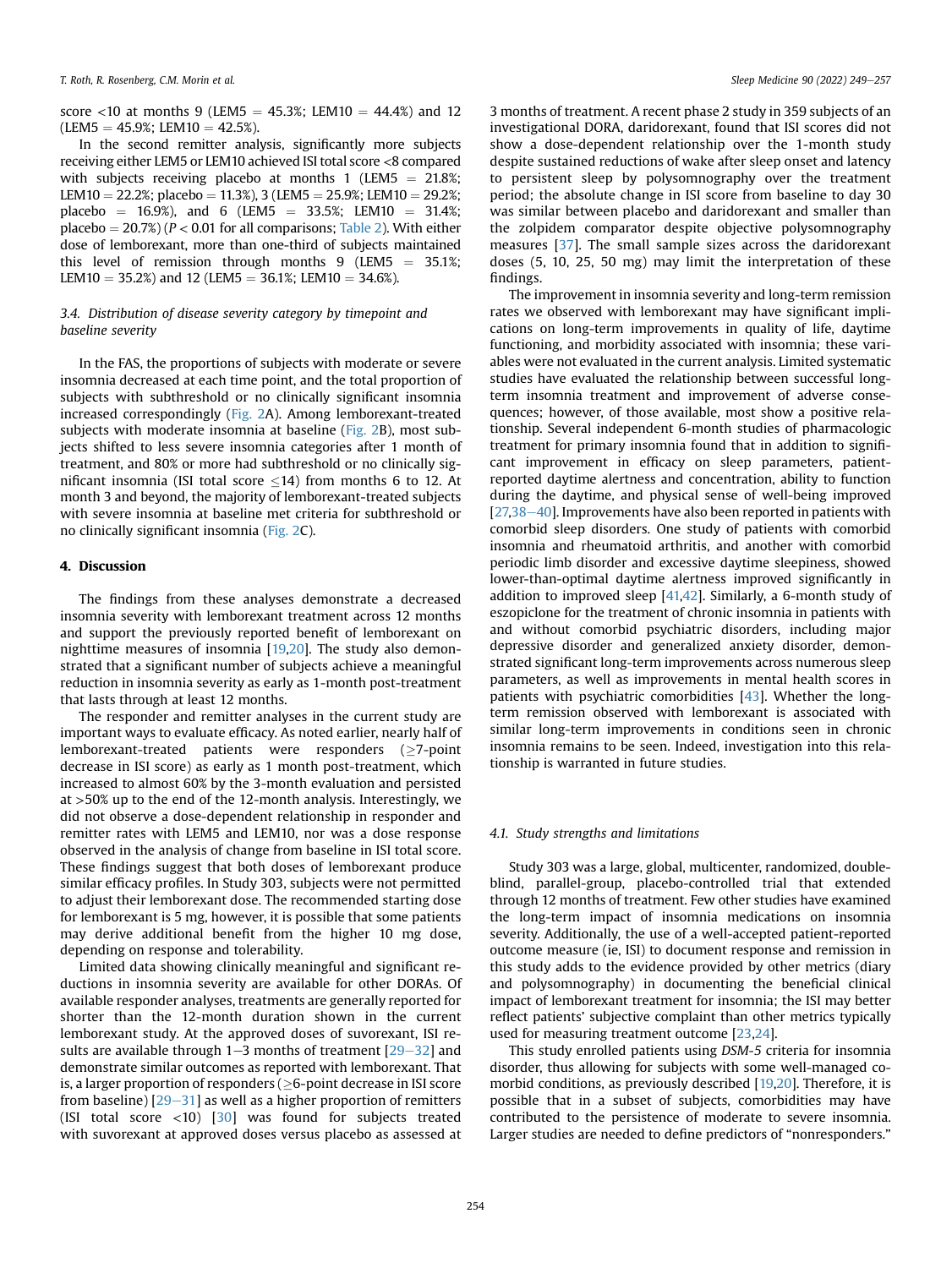<span id="page-8-0"></span>

Fig. 2. Distribution of disease severity (based on ISI total score) at each study timepoint for (A) Full Analysis Set (N = 950\*) (B) subjects with moderate insomnia (ISI total score 15-21) at baseline (n = 692), and (C) subjects with severe insomnia (ISI total score 22-28) at baseline (n = 224). ISI total score 0-7, no clinically significant insomnia; ISI total score 8-14, subthreshold insomnia; ISI total score 15-21, moderate insomnia; ISI total score 22-28, severe insomnia. Panels B and C represent shift from moderate or severe (respectively) baseline severity to each post-treatment severity category at each time point. \*One subject was identified after the full database lock compared with the Period 1 database lock and included in the post-hoc analysis. Number in parentheses represents the total number of subjects in the corresponding insomnia severity category at the indicated time point. FAS: PBO, n = 319; LEM5, n = 316; LEM10, n = 315. Subjects with moderate insomnia at baseline: PBO, n = 241; LEM5, n = 222; LEM10, n = 229. Subjects with severe insomnia at baseline: PBO, n = 66; LEM5, n = 84; LEM10, n = 74. \*Of all subjects in the FAS, 34 subjects did not meet ISI inclusion criteria at baseline (ISI total score 8-14, n = 32; ISI total score 0-7, n = 2), although they met ISI inclusion criteria at screening. FAS = Full Analysis Set; ISI = Insomnia Severity Index; LEM5 = lemborexant 5 mg; LEM10 = lemborexant 10 mg; PBO = placebo.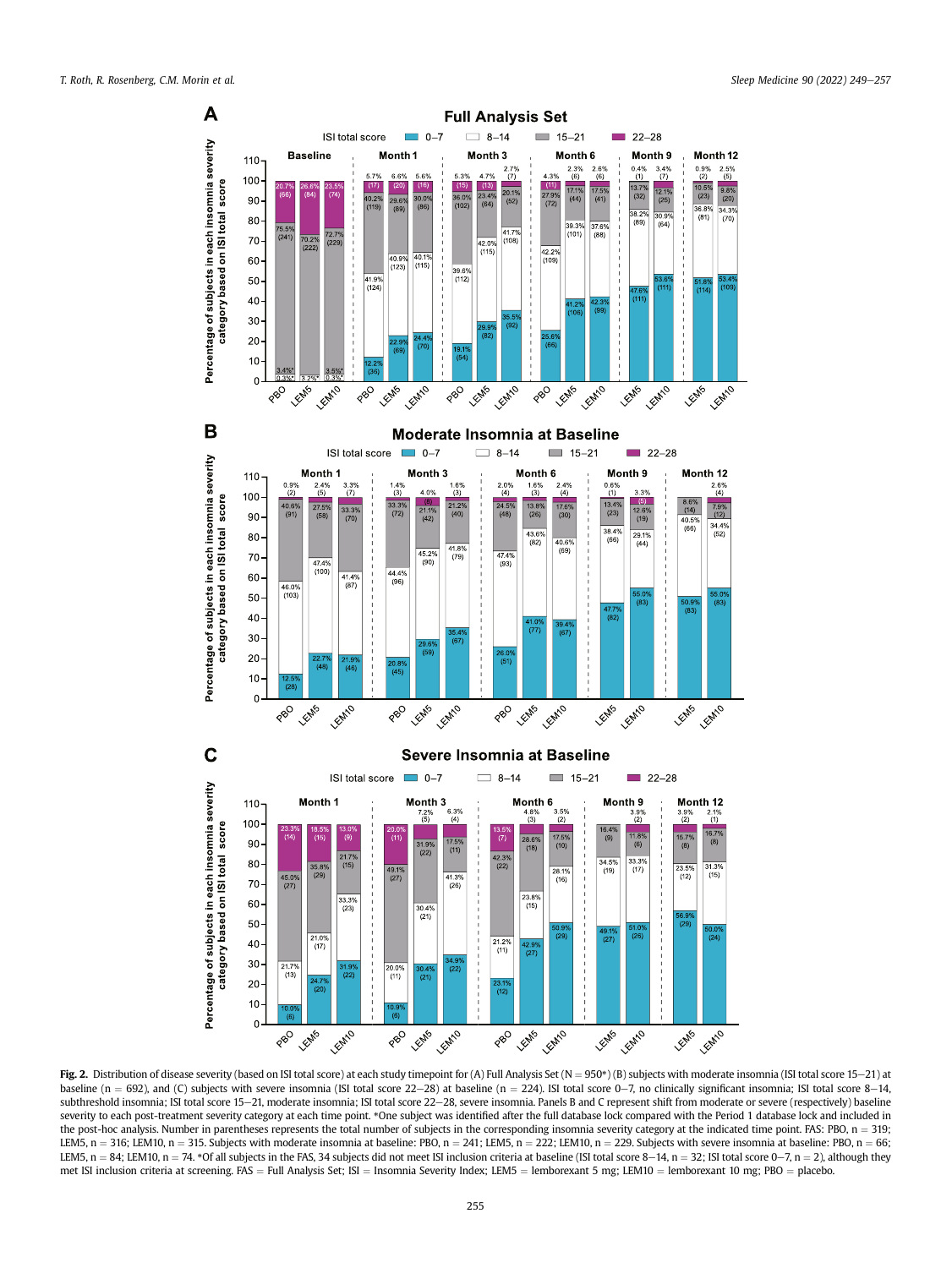It should be noted that the analyses of responders and remitters, distribution of disease severity, and participant subgroups with moderate or severe insomnia were post-hoc analyses.

#### 5. Conclusions

Overall, findings from this study suggest that the previously demonstrated benefit of lemborexant on subjective sleep measures correlate with reductions in insomnia symptom severity. Compared with placebo, LEM5 and LEM10 treatment significantly decreased the severity of insomnia symptoms, as assessed by mean ISI total score, and increased the proportions of responders and remitters. Improvements in insomnia severity were maintained over 12 months of treatment and were seen in the subgroups of subjects with either moderate or severe insomnia determined at baseline.

#### Funding

This study was financially supported by Eisai Inc., Nutley, NJ, USA. Eisai Inc. is the owner and manufacturer of lemborexant.

#### Author contributions

All authors have made substantial contributions to conception and design, acquisition of data, or analysis and interpretation of data; been involved in drafting the manuscript or revising it critically for important intellectual content; given final approval of the version to be published; and agreed to be accountable for all aspects of the work in ensuring that questions related to the accuracy or integrity of any part of the work are appropriately investigated and resolved.

#### Data availability statement

The datasets generated during and/or analyzed during the current study are available from the corresponding author upon reasonable request.

#### Acknowledgments

Medical writing assistance was provided by Jeanne McKeon, PhD, and Lisa Baker, PhD, of Envision Pharma Group, and was funded by Eisai Inc. Envision Pharma's services complied with international guidelines for Good Publication Practice (GPP3).

#### Conflict of interest

TR has consulted for Eisai, Idorsia, Jazz Pharmaceuticals, Merck & Co., Orexo, SEQ, and Takeda. RR has received grant/research support from Eisai, Idorsia, Merck & Co., and Vanda Pharmaceuticals. CM has received research support from Canopy Health, Eisai, Idorsia, and Lallemand Health Solutions; he also served on advisory boards for Eisai, Merck & Co., Pear Therapeutics, Sunovion Pharmaceuticals, and Weight Watchers. JY and KP are employees of Eisai Ltd. CP, EP, MMalhotra, and MMoline are employees of Eisai Inc., NA, Jr., is a former employee of Eisai, Inc.

The ICMJE Uniform Disclosure Form for Potential Conflicts of Interest associated with this article can be viewed by clicking on the following link: <https://doi.org/10.1016/j.sleep.2022.01.024>

#### Appendix A. Supplementary data

Supplementary data to this article can be found online at <https://doi.org/10.1016/j.sleep.2022.01.024>

#### References

- <span id="page-9-0"></span>[1] [Schutte-Rodin S, Broch L, Buysse D, et al. Clinical guideline for the evaluation](http://refhub.elsevier.com/S1389-9457(22)00034-X/sref1) [and management of chronic insomnia in adults. J Clin Sleep Med 2008;4:](http://refhub.elsevier.com/S1389-9457(22)00034-X/sref1) [487](http://refhub.elsevier.com/S1389-9457(22)00034-X/sref1)-[504](http://refhub.elsevier.com/S1389-9457(22)00034-X/sref1)
- <span id="page-9-1"></span>[2] Fernandez-Mendoza J, Vgontzas AN. Insomnia and its impact on physical and mental health. Curr Psychiatr Rep 2013;15:418. [https://doi.org/10.1007/](https://doi.org/10.1007/s11920-013-0418-8) [s11920-013-0418-8.](https://doi.org/10.1007/s11920-013-0418-8)
- [3] Wickwire EM, Tom SE, Scharf SM, et al. Untreated insomnia increases allcause health care utilization and costs among Medicare beneficiaries. Sleep 2019;42. [https://doi.org/10.1093/sleep/zsz007.](https://doi.org/10.1093/sleep/zsz007)
- [4] [Anderson LH, Whitebird RR, Schultz J, et al. Healthcare utilization and costs in](http://refhub.elsevier.com/S1389-9457(22)00034-X/sref4) [persons with insomnia in a managed care population. Am J Manag Care](http://refhub.elsevier.com/S1389-9457(22)00034-X/sref4) [2014;20:e157](http://refhub.elsevier.com/S1389-9457(22)00034-X/sref4)e[e65.](http://refhub.elsevier.com/S1389-9457(22)00034-X/sref4)
- <span id="page-9-2"></span>[5] Bluestein D, Rutledge CM, Healey AC. Psychosocial correlates of insomnia severity in primary care. J Am Board Fam Med 2010;23:204-11. [https://](https://doi.org/10.3122/jabfm.2010.02.090179) [doi.org/10.3122/jabfm.2010.02.090179.](https://doi.org/10.3122/jabfm.2010.02.090179)
- [6] Chao LL, Abadjian LR, Esparza IL, et al. Insomnia severity, subjective sleep quality, and risk for obstructive sleep apnea in veterans with Gulf War illness. Mil Med 2016;181:1127-34. [https://doi.org/10.7205/milmed-d-15-00474.](https://doi.org/10.7205/milmed-d-15-00474)
- [7] Dragioti E, Bernfort L, Larsson B, et al. Association of insomnia severity with well-being, quality of life and health care costs: a cross-sectional study in older adults with chronic pain (PainS65+). Eur J Pain 2018;22:414-25. <https://doi.org/10.1002/ejp.1130>.
- [8] Dragioti E, Levin L, Bernfort L, et al. Insomnia severity and its relationship with demographics, pain features, anxiety, and depression in older adults with and without pain: cross-sectional population-based results from the PainS65+ cohort. Ann Gen Psychiatr 2017;16:15. [https://doi.org/10.1186/s12991-017-](https://doi.org/10.1186/s12991-017-0137-3) 0137-
- [9] McCall WV, Blocker JN, D'Agostino R Jr, et al. Insomnia severity is an indicator of suicidal ideation during a depression clinical trial. Sleep Med 2010;11: 822-7. [https://doi.org/10.1016/j.sleep.2010.04.004.](https://doi.org/10.1016/j.sleep.2010.04.004)
- [10] Kim SJ, Kim S, Jeon S, et al. Factors associated with fatigue in patients with insomnia. J Psychiatr Res 2019;117:24-30. [https://doi.org/10.1016/](https://doi.org/10.1016/j.jpsychires.2019.06.021) jpsychires.2019.06.021
- [11] Nishitani N, Kawasaki Y, Sakakibara H. Insomnia affects future development of depression in workers: a 6-year cohort study. Nagoya J Med Sci 2019;81: 637e45. <https://doi.org/10.18999/nagjms.81.4.637>.
- [12] Mason BL, Davidov A, Minhajuddin A, et al. Focusing on insomnia symptoms to better understand depression: a STAR\*D report. J Affect Disord 2020;260: 183e6. [https://doi.org/10.1016/j.jad.2019.08.094.](https://doi.org/10.1016/j.jad.2019.08.094)
- [13] Miller MB, DiBello AM, Carey KB, et al. Insomnia severity as a mediator of the association between mental health symptoms and alcohol use in young adult veterans. Drug Alcohol Depend 2017;177:221-7. [https://doi.org/10.1016/](https://doi.org/10.1016/j.drugalcdep.2017.03.031) [j.drugalcdep.2017.03.031](https://doi.org/10.1016/j.drugalcdep.2017.03.031).
- <span id="page-9-3"></span>[14] Norell-Clarke A, Tillfors M, Jansson-Frojmark M, et al. Does mid-treatment insomnia severity mediate between cognitive behavioural therapy for insomnia and post-treatment depression? an investigation in a sample with comorbid insomnia and depressive symptomatology. Behav Cognit Psychother 2018;46:726-37. <https://doi.org/10.1017/S1352465818000395>.
- <span id="page-9-4"></span>[15] Sateia MJ, Buysse DJ, Krystal AD, et al. Clinical practice guideline for the pharmacologic treatment of chronic insomnia in adults: An American Academy of Sleep Medicine clinical practice guideline. J Clin Sleep Med 2017;13: 307-49. [https://doi.org/10.5664/jcsm.6470.](https://doi.org/10.5664/jcsm.6470)
- <span id="page-9-5"></span>[16] Levenson JC, Kay DB, Buysse DJ. The pathophysiology of insomnia. Chest 2015;147:1179-92. https://doi.org/10.1378/chest.14-1617
- <span id="page-9-6"></span>[17] Scammell TE, Arrigoni E, Lipton JO. Neural circuitry of wakefulness and sleep. Neuron 2017;93:747-65. <https://doi.org/10.1016/j.neuron.2017.01.014>.
- <span id="page-9-7"></span>[18] Beuckmann CT, Suzuki M, Ueno T, et al. In vitro and in silico characterization of lemborexant (E2006), a novel dual orexin receptor antagonist. J Pharmacol Exp Therapeut 2017;362:287-95. [https://doi.org/10.1124/jpet.117.241422.](https://doi.org/10.1124/jpet.117.241422)
- <span id="page-9-8"></span>[19] Kärppä M, Yardley J, Pinner K, et al. Long-term efficacy and tolerability of lemborexant compared with placebo in adults with insomnia disorder: results from the phase 3 randomized clinical trial SUNRISE 2. Sleep 2020;43:zsaa123. [https://doi.org/10.1093/sleep/zsaa123.](https://doi.org/10.1093/sleep/zsaa123)
- <span id="page-9-9"></span>[20] Yardley J, Kärppä M, Inoue Y, et al. Long-term effectiveness and safety of lemborexant in adults with insomnia disorder: results from a phase 3 randomized clinical trial. Sleep Med 2021;80:333-42. [https://doi.org/10.1016/](https://doi.org/10.1016/j.sleep.2021.01.048) [j.sleep.2021.01.048.](https://doi.org/10.1016/j.sleep.2021.01.048)
- <span id="page-9-10"></span>[21] Rosenberg R, Murphy P, Zammit G, et al. Comparison of the effect of lemborexant with placebo and zolpidem tartrate extended release on sleep architecture in older adults with insomnia disorder: a phase 3 randomized clinical trial. JAMA Netw Open 2019;2:e1918254. [https://doi.org/10.1001/](https://doi.org/10.1001/jamanetworkopen.2019.18254) [jamanetworkopen.2019.18254.](https://doi.org/10.1001/jamanetworkopen.2019.18254)